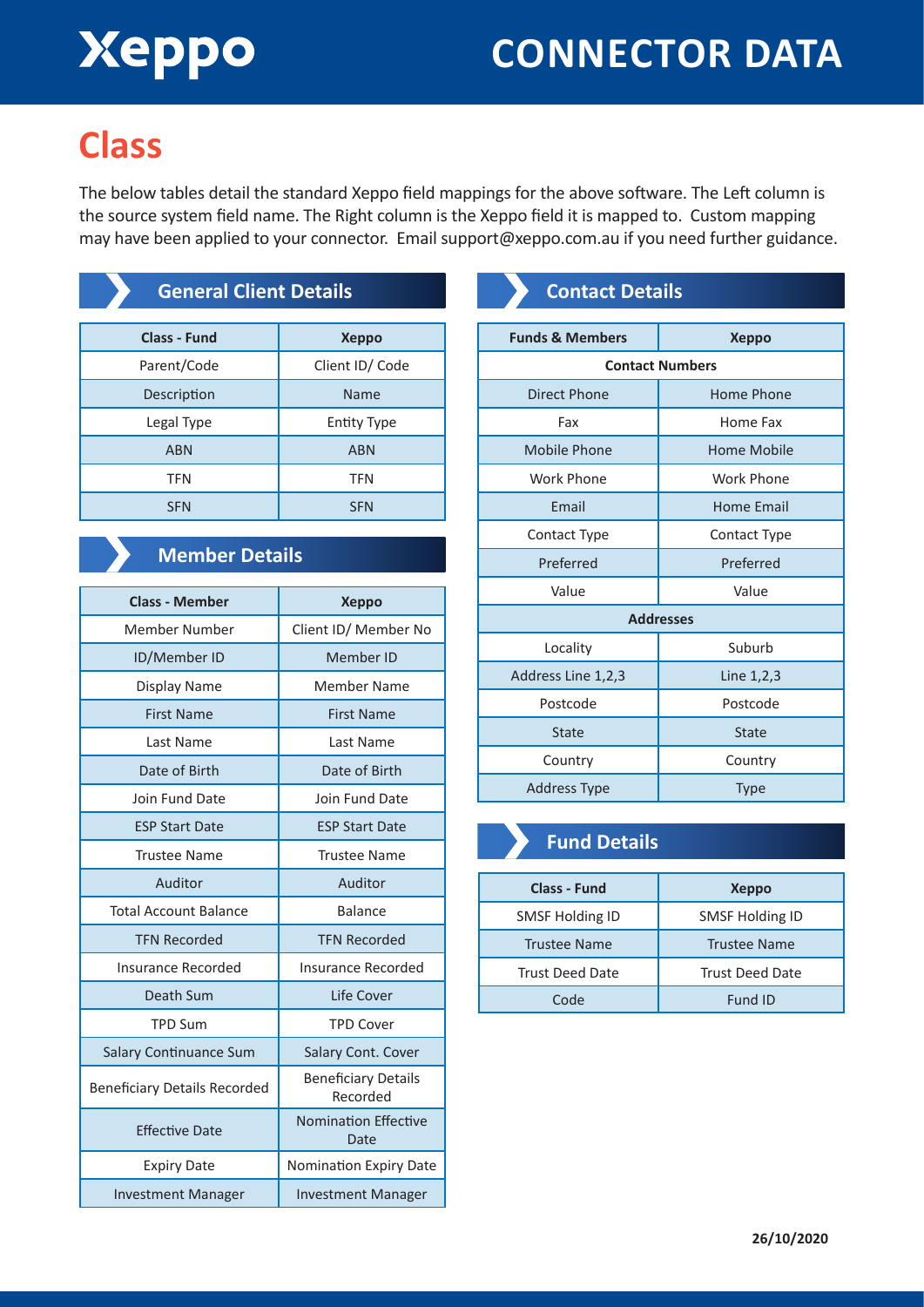## Xeppo

## **CONNECTOR DATA**

| <b>Portfolio Holdings</b> |
|---------------------------|
|---------------------------|

| <b>Class - Fund</b>                  | <b>Xeppo</b>       |
|--------------------------------------|--------------------|
| Description                          | Asset Name         |
| Units                                | Units              |
| Market Price                         | Market Price       |
| <b>Asset Class</b>                   | <b>Asset Class</b> |
| Inner Code                           | Asset Code         |
| <b>Total Value of Assets Held</b>    | <b>Total Value</b> |
| Market Value of Assets Held          | Market Value       |
| Unsettled Position on<br>Assets Held | Unsettled Position |

### **Fund – Operating Statements**<br> **Liabilities**

| <b>Class - Fund</b>           | <b>Xeppo</b>                        |
|-------------------------------|-------------------------------------|
| <b>Operating Statement ID</b> | <b>Operating Statement ID</b>       |
| <b>Start Date</b>             | <b>Start Date</b>                   |
| End Date                      | End Date                            |
| <b>Total Income TY</b>        | <b>Total Income TY</b>              |
| <b>Total Expenses TY</b>      | <b>Total Expenses TY</b>            |
| Income Tax Value PY           | Income Tax Value PY                 |
| <b>Previous Start Date</b>    | <b>Previous Start Date</b>          |
| <b>Previous End Date</b>      | <b>Previous End Date</b>            |
| Income Value PY               | Income Value PY                     |
| <b>Expense Value PY</b>       | <b>Expense Value PY</b>             |
| <b>Total Income Tax TY</b>    | <b>Total Income Tax TY</b>          |
| Depth                         | Depth                               |
| Description                   | Description                         |
| Item Type                     | Item Type                           |
| <b>Total Value</b>            | <b>Total Value</b>                  |
| <b>Total Value Prey Year</b>  | <b>Total Value Previous</b><br>Year |



| Class - Fund                        | <b>Xeppo</b>                      |
|-------------------------------------|-----------------------------------|
| ID                                  | Asset ID                          |
| Description                         | <b>Asset Name</b>                 |
| Balance                             | Value                             |
| Depth                               | Depth                             |
| Previous Year Balance               | Previous Year Balance             |
| <b>Balance Is Summary</b>           | <b>Balances Summary</b>           |
| Fund Notes Reference No             | <b>Fund Notes Reference</b><br>No |
| Previous Year Balance Is<br>Summary | Previous Year Balances<br>Summary |



| Class - Fund                        | <b>Xeppo</b>                        |
|-------------------------------------|-------------------------------------|
| ID                                  | Liability ID                        |
| Description                         | Liability Name                      |
| Type                                | Liability Type                      |
| <b>Balance</b>                      | <b>Amount Owing</b>                 |
| Depth                               | Depth                               |
| Previous Year Balance               | Previous Year Balance               |
| <b>Balance Is Summary</b>           | <b>Balance Is Summary</b>           |
| Fund Notes Reference No.            | <b>Fund Notes Reference</b><br>No.  |
| Previous Year Balance Is<br>Summary | Previous Year Is Balance<br>Summary |